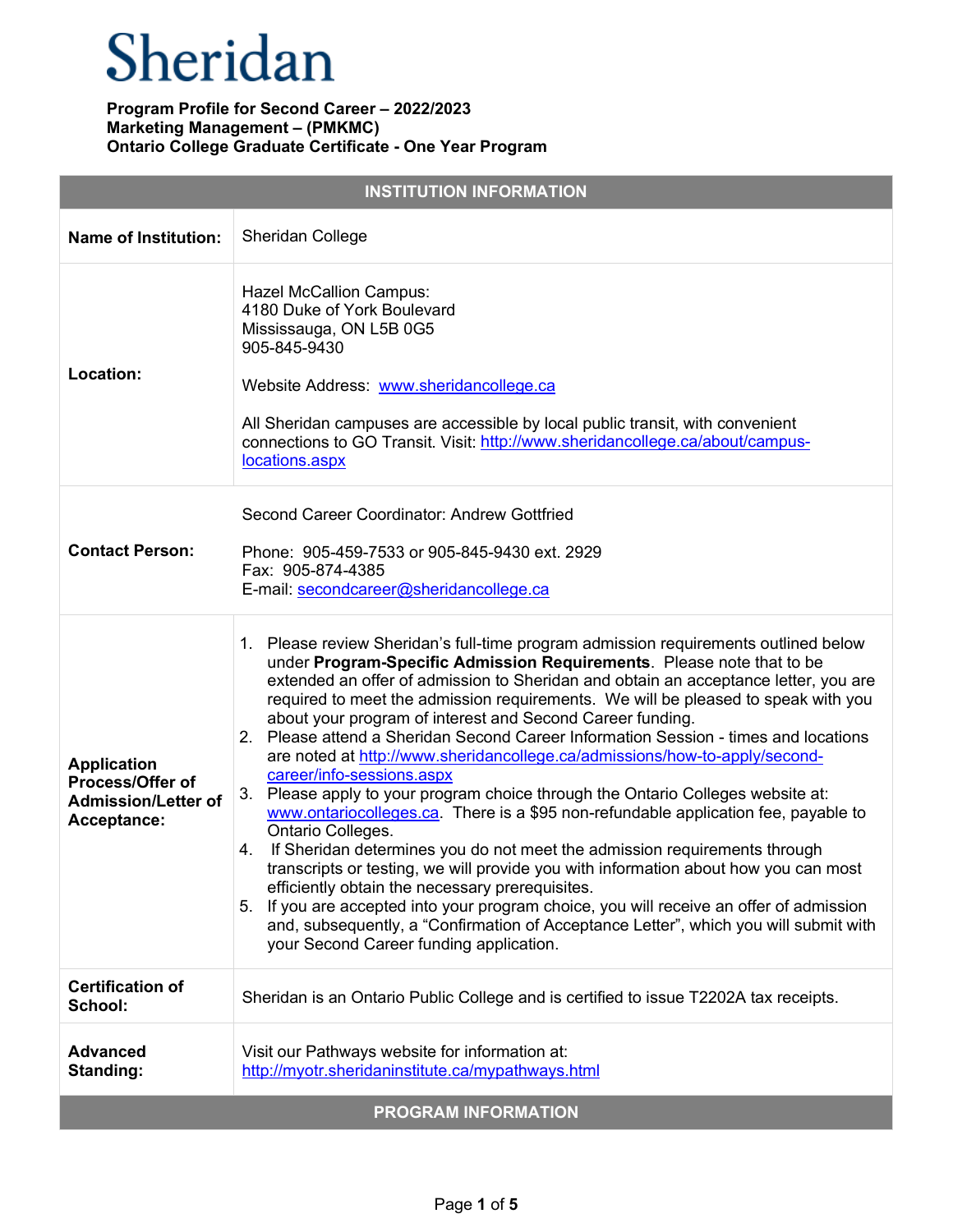| Program Name/<br><b>Credential:</b>                                                      | <b>Marketing Management</b><br>Ontario College Graduate Certificate                                                                                                                                                                                                                                                                                                                                                                                                                                                                                                                                                                                                                                                                                                    |                                                                       |                                      |  |
|------------------------------------------------------------------------------------------|------------------------------------------------------------------------------------------------------------------------------------------------------------------------------------------------------------------------------------------------------------------------------------------------------------------------------------------------------------------------------------------------------------------------------------------------------------------------------------------------------------------------------------------------------------------------------------------------------------------------------------------------------------------------------------------------------------------------------------------------------------------------|-----------------------------------------------------------------------|--------------------------------------|--|
| <b>Program-Specific</b><br><b>Admission</b><br><b>Requirements:</b>                      | https://www.sheridancollege.ca/programs/marketing-management#tab=admission-<br>requirements                                                                                                                                                                                                                                                                                                                                                                                                                                                                                                                                                                                                                                                                            |                                                                       |                                      |  |
| <b>Program Offered</b><br><b>SEPTEMBER 2022</b><br><b>Start/End dates by</b><br>semester | Sept. 6, 2022<br>1 To<br>Dec. 16, 2022                                                                                                                                                                                                                                                                                                                                                                                                                                                                                                                                                                                                                                                                                                                                 | Jan. 9, 2023<br>$2$ To<br>Apr. 21, 2023                               | <b>Optional</b><br>3<br>CO-OP        |  |
| <b>Program Offered</b><br><b>JANUARY 2023</b><br><b>Start/End dates by</b><br>semester   | Jan. 9, 2023<br>1 To<br>Apr. 21, 2023                                                                                                                                                                                                                                                                                                                                                                                                                                                                                                                                                                                                                                                                                                                                  | May 8, 2023<br>$2$ To<br>Aug. 18, 2023                                | <b>Optional</b><br>3<br><b>CO-OP</b> |  |
| Program Length/<br><b>Hours/Weeks:</b>                                                   | This is a 1 year full time program, 2 semesters of 15 weeks each with 1 reading (break),<br>and with the option for co-op (3-4 months)<br>Sheridan offers an optional paid work placement for students carrying a grade-point<br>average of 3.0 or higher and a minimum C in first semester courses. Enrolment is<br>limited.<br>Classes are approximately 18 to 28 hours per week; hours are between 8:00a.m. and<br>10:00p.m., Monday to Friday.<br>Programs starting in September have a holiday break of approximately 3 weeks.<br>Programs starting in January and May run continuously over 8 months (no summer<br>break), with two weeks between semesters.<br>Students will be notified about their class schedule prior to the beginning of each<br>semester. |                                                                       |                                      |  |
| <b>Class Size:</b>                                                                       | Approximately 35                                                                                                                                                                                                                                                                                                                                                                                                                                                                                                                                                                                                                                                                                                                                                       |                                                                       |                                      |  |
| <b>Course Outline:</b>                                                                   |                                                                                                                                                                                                                                                                                                                                                                                                                                                                                                                                                                                                                                                                                                                                                                        | https://www.sheridancollege.ca/programs/courses/course-outline-search |                                      |  |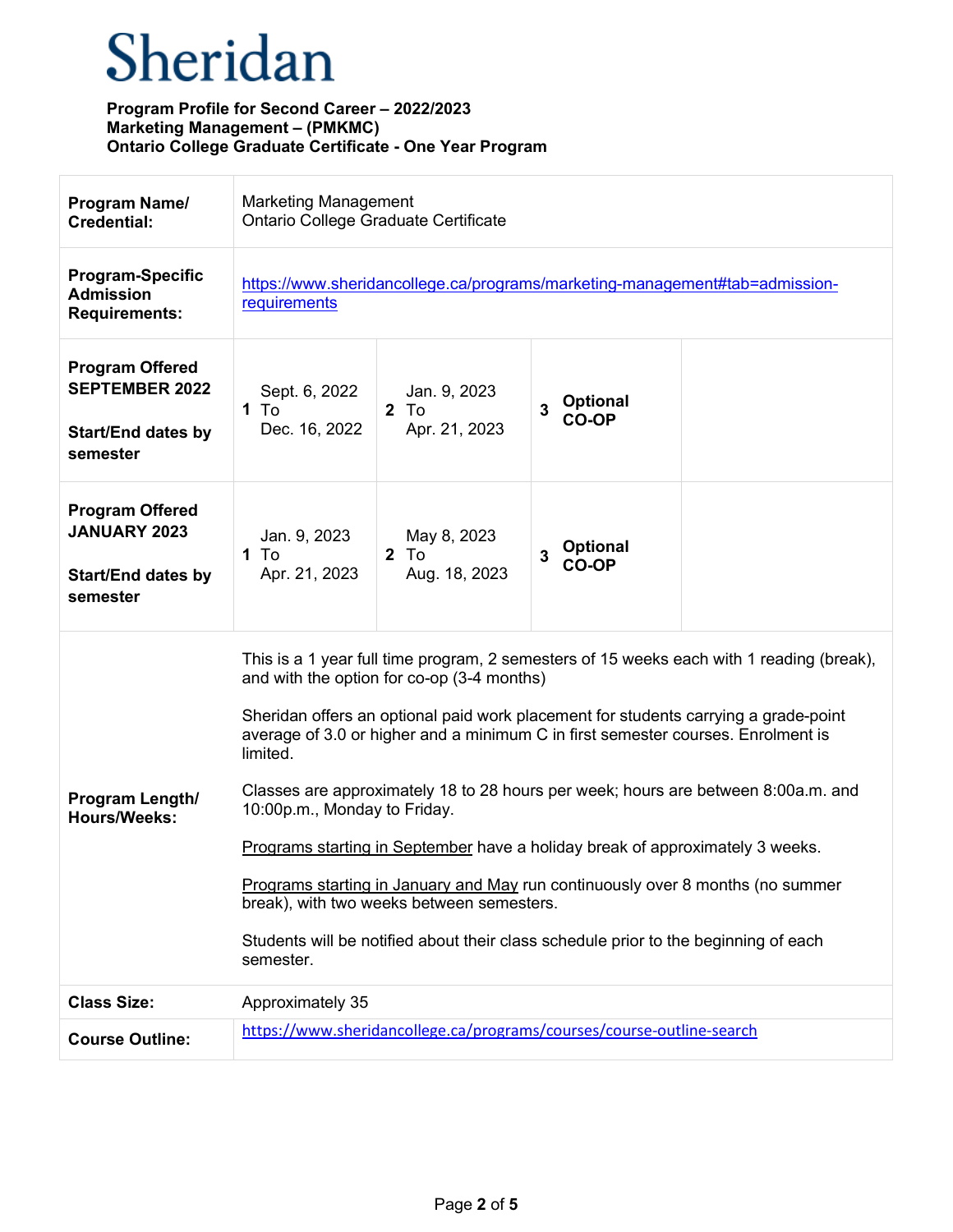| <b>Registration Fee:</b>                                                                                  |                                                                                                                                                                                                                                                                                                                                                                                                                                                                                                                                                                                                                                                                                                                                                                                                                                                                                                                         |
|-----------------------------------------------------------------------------------------------------------|-------------------------------------------------------------------------------------------------------------------------------------------------------------------------------------------------------------------------------------------------------------------------------------------------------------------------------------------------------------------------------------------------------------------------------------------------------------------------------------------------------------------------------------------------------------------------------------------------------------------------------------------------------------------------------------------------------------------------------------------------------------------------------------------------------------------------------------------------------------------------------------------------------------------------|
| (applicable at time<br>of publication -<br>subject to change<br>without notice)                           | The \$95 non-refundable application processing fee paid to Ontario Colleges covers<br>application processing for one application cycle.                                                                                                                                                                                                                                                                                                                                                                                                                                                                                                                                                                                                                                                                                                                                                                                 |
| <b>Annual Tuition:</b><br>(applicable at time<br>of publication -<br>subject to change<br>without notice) | https://www.sheridancollege.ca/programs/marketing-management#tab=fees-and-<br>financial-aid<br>Tuition fees are regulated by the Ministry of Advanced Education and Skills<br>Development and a change could be made by action of the Ontario Government.<br>As the Fee Guide is prepared in advance, Sheridan reserves the right to make changes<br>due to errors and omissions. Additional fees will apply for some programs with a<br>modified curriculum. All information provided is current as of publication.                                                                                                                                                                                                                                                                                                                                                                                                    |
| Parking:<br>(applicable at time<br>of publication -<br>subject to change<br>without notice)               | https://epark.sheridancollege.ca/                                                                                                                                                                                                                                                                                                                                                                                                                                                                                                                                                                                                                                                                                                                                                                                                                                                                                       |
| <b>Book Costs:</b><br>(applicable at time<br>of publication -<br>subject to change<br>without notice)     | Approximately \$630.00 per semester - 5% tax included                                                                                                                                                                                                                                                                                                                                                                                                                                                                                                                                                                                                                                                                                                                                                                                                                                                                   |
| <b>Other Costs:</b>                                                                                       | <b>Mobile Computing</b><br>This program is a Mobile Computing program. Mobile computing programs require the<br>use of a laptop as a mandatory component of curriculum during academic terms. New<br>students in mobile computing programs must bring a laptop of their choice that will meet<br>the program's requirements.<br><b>Optional CO-OP</b><br>This program has an optional CO-OP. CO-OP and internship students pay an additional<br>fee of \$535.00 per work term. This fee is collected with your tuition and goes to support<br>the broad array of valuable support services provided to CO-OP students.<br>Locker Fee - \$15 for one semester, \$25 for two semesters, and \$35 for one academic<br>year (September – August). All students must provide their own lock. Payment will be by<br>debit or credit card only.<br>Please note ALL COSTS are approximate and subject to change without notice. |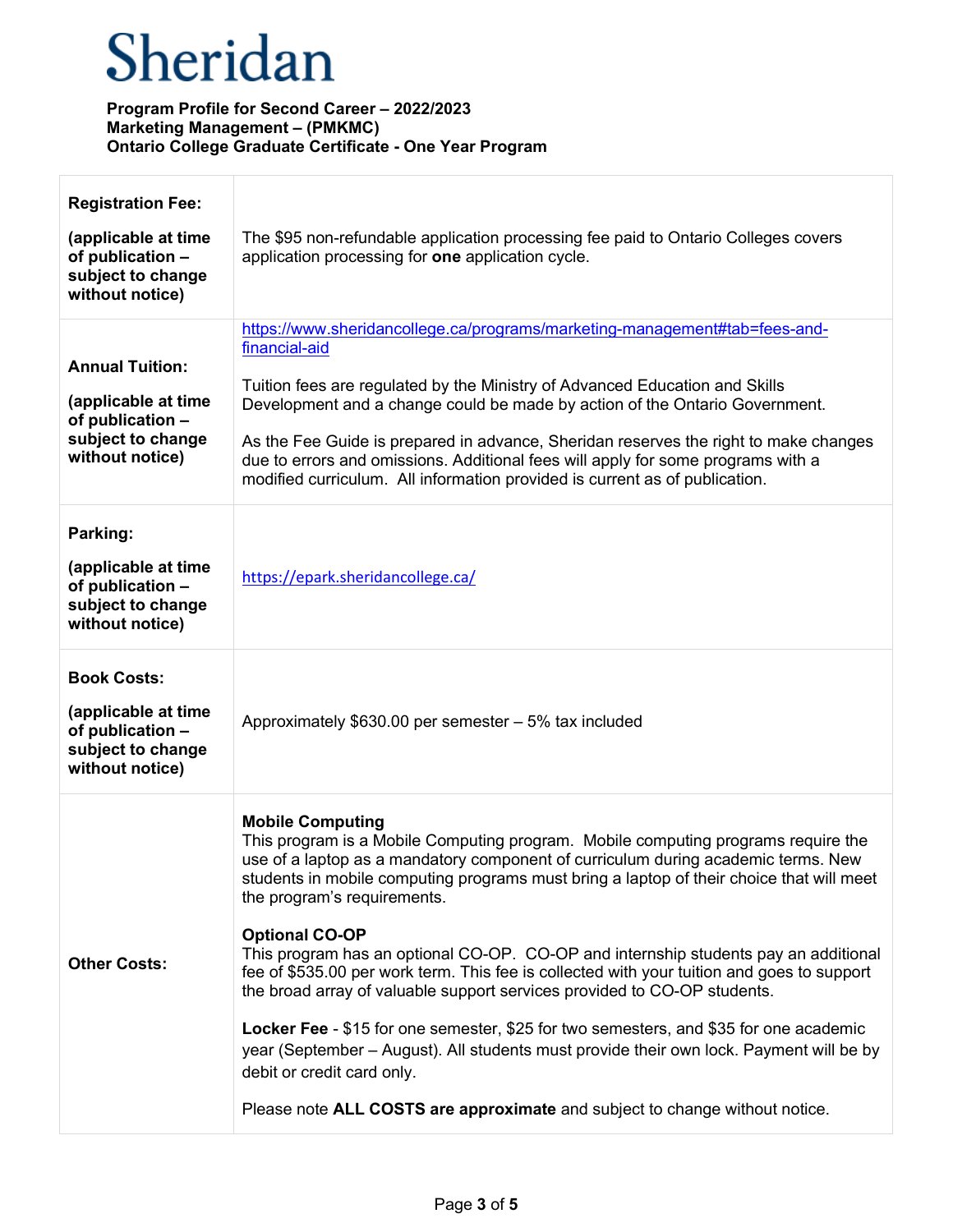$\Gamma$ 

| <b>Payment Policy for</b><br><b>Second Career:</b>               | Please refer to your Fees Invoice for tuition deadlines as dates vary depending on when<br>you accept an offer.                                                                                                                                                                                                                                                                                                                                                                                                                                                                                                                                                                                                                                                                                                     |  |
|------------------------------------------------------------------|---------------------------------------------------------------------------------------------------------------------------------------------------------------------------------------------------------------------------------------------------------------------------------------------------------------------------------------------------------------------------------------------------------------------------------------------------------------------------------------------------------------------------------------------------------------------------------------------------------------------------------------------------------------------------------------------------------------------------------------------------------------------------------------------------------------------|--|
| <b>Withdrawal/Refund</b><br><b>Policy</b>                        | Students must officially withdraw from Sheridan post-secondary programs via the<br>"Application for Term or Complete Program Withdrawal" form by the 10 <sup>th</sup> day of<br>scheduled classes<br>All fees are subject to a \$500 non-refundable registration charge, in accordance with<br>policy set by the Ministry of Advanced Education and Skills Development.<br>Any refund, less the non-refundable registration charge, will be refunded to the student<br>in the form of a cheque. Students who pay for two or more terms in advance will receive<br>a full refund of second semester fees providing the withdrawal is received prior to the fee<br>payment deadline date of the subsequent term.<br>Please note: As a Second Career-funded student, all refunds are to be returned to your<br>funder. |  |
| <b>Your Second Career</b><br>and Career<br><b>Opportunities:</b> | https://www.sheridancollege.ca/programs/marketing-management#tab=careers                                                                                                                                                                                                                                                                                                                                                                                                                                                                                                                                                                                                                                                                                                                                            |  |
| <b>Method of</b><br>Instruction:                                 | Courses are instructor-led. Students will engage in a variety of applied learning and<br>experiential activities and will complete projects.                                                                                                                                                                                                                                                                                                                                                                                                                                                                                                                                                                                                                                                                        |  |
| <b>Equipment</b><br><b>Availability:</b>                         | Students will have access to computers in open access computer labs.                                                                                                                                                                                                                                                                                                                                                                                                                                                                                                                                                                                                                                                                                                                                                |  |
| <b>Instructor</b><br><b>Qualifications:</b>                      | Our faculty is hired based on a combination of industry experience and academic<br>qualifications. Most full-time faculty have relevant Master's degrees and/or professional<br>certifications where applicable.<br>Our faculty is provided with opportunities to engage in professional development to<br>ensure currency in their field and proficiency in teaching adults.                                                                                                                                                                                                                                                                                                                                                                                                                                       |  |
| <b>Curriculum Design:</b>                                        | All programs are designed and kept up to date with input from Program Advisory<br>Committees which include representation from employers and industry organizations.<br>The Centre for Teaching and Learning at Sheridan oversees the design of new<br>programs and courses and maintains a schedule of program review to keep programs up<br>to date.                                                                                                                                                                                                                                                                                                                                                                                                                                                              |  |